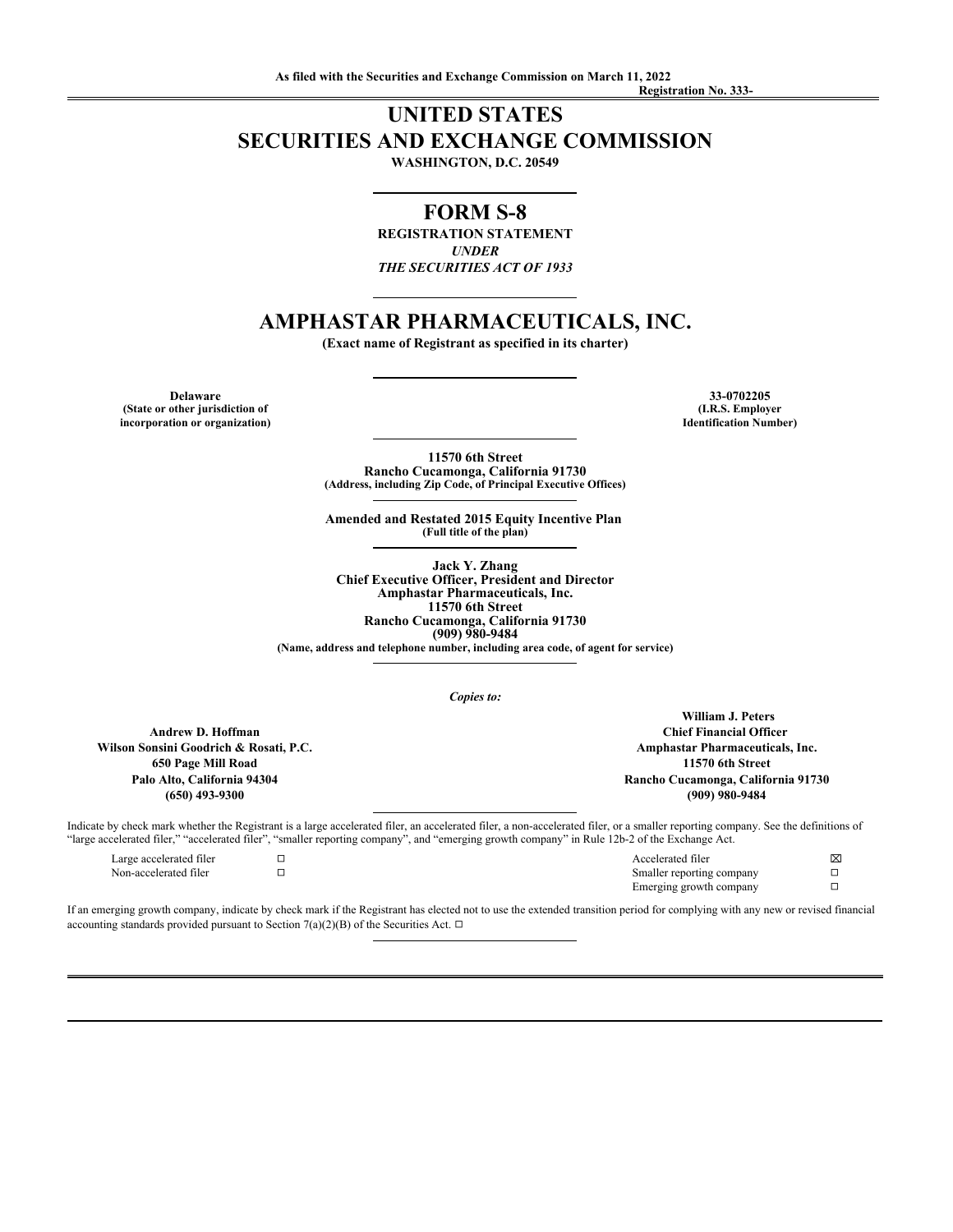#### **EXPLANATORY NOTE**

**EXPLANATORY NOTE**<br>This Registration Statement on Form S-8 (the "Registration Statement") registers 1,192,873 additional<br>s of common stock of Amphastar Pharmaceuticals, Inc. (the "Registrant") under the Registrant's Amende shares of common stock of Amphastar Pharmaceuticals, Inc. (the "Registrant") under the Registrant's Amended and Restated 2015 Equity Incentive Plan (the "2015 Plan") for which a registration statement (File No. 333- 205470) on Form S-8 was filed with the Securities and Exchange Commission (the "Commission") on July 2, **EXPLANATORY NOTE**<br> **EXPLANATORY NOTE**<br>
This Registration Statement on Form S-8 (the "Registration Statement") negisters 1,192,873 additional<br>
shares of common stock of Amphastar Pharmaceuticals, In.c. (the "Registrant") u incorporated by reference into this Registration Statement, except that the provisions contained in Parts I and II **EXPLANATORY NOTE**<br>
This Registration Statement on Form S-8 (the "Registration Statement") registers 1,192,873 additional<br>
shares of common stock of Amphastar Pharmaceuticals, Inc. (the "Registrant") under the Registrant"s Registrant's common stock available for grant and issuance under the 2015 Plan is subject to an annual increase on the first day of each fiscal year starting on January 1, 2016, by an amount equal to the least of (i) 3,000,000 shares, (ii) ) two and one-half percent (2.5%) of the outstanding shares of common stock on the last day of the immediately preceding fiscal year or (iii) such number of shares of common stock determined by the Board. On January 1, 2022, the number of shares of the Registrant's common stock available for grant and issuance under the 2015 Plan increased by 1,192,873 shares. This Registration Statement registers such additional shares of the Registrant's common stock, which were available for grant and issuance under the 2015 Plan as of January 1, 2022. **EXPLANATORY NOTE**<br>
This Registration Statement on Form S-8 (the "Registration Statement") registers 1,192,873 additional<br>
shares of common stock of Amphastar Pharmacentrals, Inc. (the "Actionary order the Registrant") sh

### **PART I**

#### **INFORMATION REQUIRED IN THE PROSPECTUS**

The information specified in Item 1 and Item 2 of Part I of Form S-8 is omitted from this Registration Statement in accordance with the provisions of Rule 428 under the Securities Act of 1933, as amended (the "Securities Act") and the introductory note to Part I of Form S-8. The documents containing the information specified in Part I of Form S-8 will be delivered to the participants in the equity benefit plans covered by this Registration Statement as specified by Rule 428(b)(1) under the Securities Act.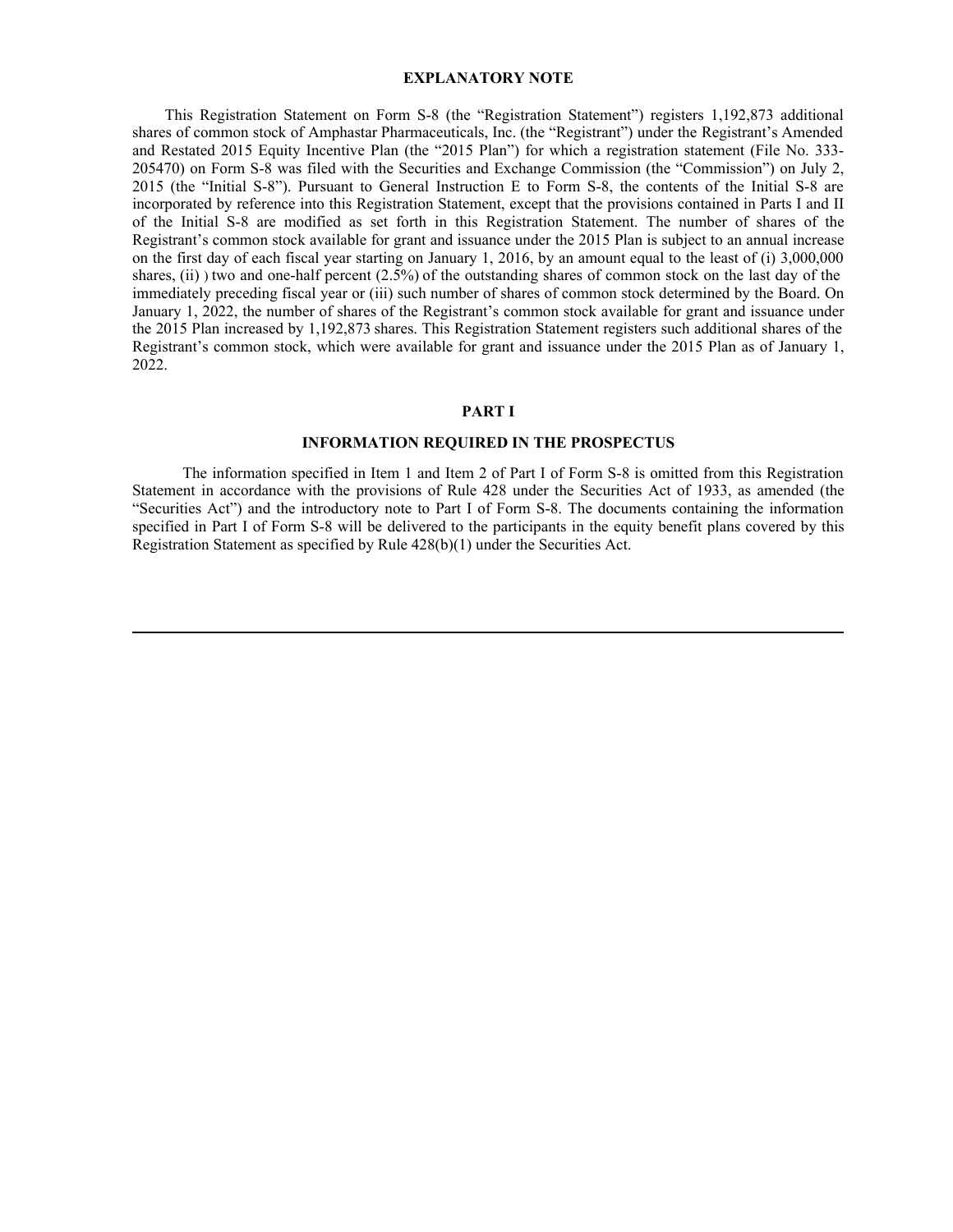#### **PART II**

## **INFORMATION REQUIRED IN THE REGISTRATION STATEMENT**

#### **Item 3. Incorporation of Documents by Reference.**

The Registrant hereby incorporates by reference in this Registration Statement the following documents and information previously filed with the Commission:

- (1) [The Registrant's Annual Report on Form 10-K for the fiscal year ended December 31, 2021, filed](https://content.edgar-online.com/ExternalLink/EDGAR/0001297184-22-000007.html?hash=3be7f9d70caa061c5e481f56e55f166d26561b4644740ff55f7f50ba698df355&dest=amph-20211231x10k_htm) [with the Commission on March 11, 2022 pursuant to Section 13\(a\) of the Securities Exchange Act](https://content.edgar-online.com/ExternalLink/EDGAR/0001297184-22-000007.html?hash=3be7f9d70caa061c5e481f56e55f166d26561b4644740ff55f7f50ba698df355&dest=amph-20211231x10k_htm) [of 1934, as amended \(the "Exchange Act"\);](https://content.edgar-online.com/ExternalLink/EDGAR/0001297184-22-000007.html?hash=3be7f9d70caa061c5e481f56e55f166d26561b4644740ff55f7f50ba698df355&dest=amph-20211231x10k_htm)
- (2) All other reports filed by the Registrant with the Commission pursuant to Sections 13(a) or 15(d) of the Exchange Act since the end of the fiscal year covered by the Registrant's Annual Report referred to in (1) above; and
- (3) [The description of the Registrant's common stock contained in the Registrant's Registration](https://content.edgar-online.com/ExternalLink/EDGAR/0001104659-14-046607.html?hash=a854dee51ed141420c96fa2098ef5fade954c4e30934db46791ff1aacecc385a&dest=a12-26441_108a12b_htm) [Statement on Form 8-A \(File No. 001-36509\) filed with the Commission on June 18, 2014, pursuant](https://content.edgar-online.com/ExternalLink/EDGAR/0001104659-14-046607.html?hash=a854dee51ed141420c96fa2098ef5fade954c4e30934db46791ff1aacecc385a&dest=a12-26441_108a12b_htm) [to Section 12\(b\) of the Exchange Act, including any amendment or report filed for the purpose of](https://content.edgar-online.com/ExternalLink/EDGAR/0001104659-14-046607.html?hash=a854dee51ed141420c96fa2098ef5fade954c4e30934db46791ff1aacecc385a&dest=a12-26441_108a12b_htm) [updating such description.](https://content.edgar-online.com/ExternalLink/EDGAR/0001104659-14-046607.html?hash=a854dee51ed141420c96fa2098ef5fade954c4e30934db46791ff1aacecc385a&dest=a12-26441_108a12b_htm)

All documents filed by the Registrant pursuant to Sections 13(a), 13(c), 14 and 15(d) of the Exchange Act on or after the date of this Registration Statement and prior to the filing of a post-effective amendment to this Registration Statement that indicate that all securities offered have been sold or that deregisters all securities then remaining unsold shall be deemed to be incorporated by reference in this Registration Statement and to be a part hereof from the date of filing of such documents; *provided*, *however*, that documents or information deemed to have been furnished and not filed in accordance with the rules of the Commission shall not be deemed incorporated by reference into this Registration Statement.

Any statement contained in a document incorporated or deemed to be incorporated by reference herein shall be deemed to be modified or superseded for purposes of this Registration Statement to the extent that a statement contained herein or in any other subsequently filed document which also is or is deemed to be incorporated by reference herein modifies or supersedes such statement. Any such statement so modified or superseded shall not be deemed, except as so modified or superseded, to constitute a part of this Registration Statement.

#### **Item 4. Description of Securities.**

Not applicable.

## **Item 5. Interests of Named Experts and Counsel.**

Not applicable.

### **Item 6. Indemnification of Directors and Officers.**

Section 102 of the General Corporation Law of the State of Delaware permits a corporation to eliminate the personal liability of directors of a corporation to the corporation or its stockholders for monetary damages for a breach of fiduciary duty as a director, except for breaches of the director's duty of loyalty to the corporation or its stockholders, acts or omissions not in good faith or which involve intentional misconduct or a knowing violation of a law, authorizations of the payments of a dividend or approval of a stock repurchase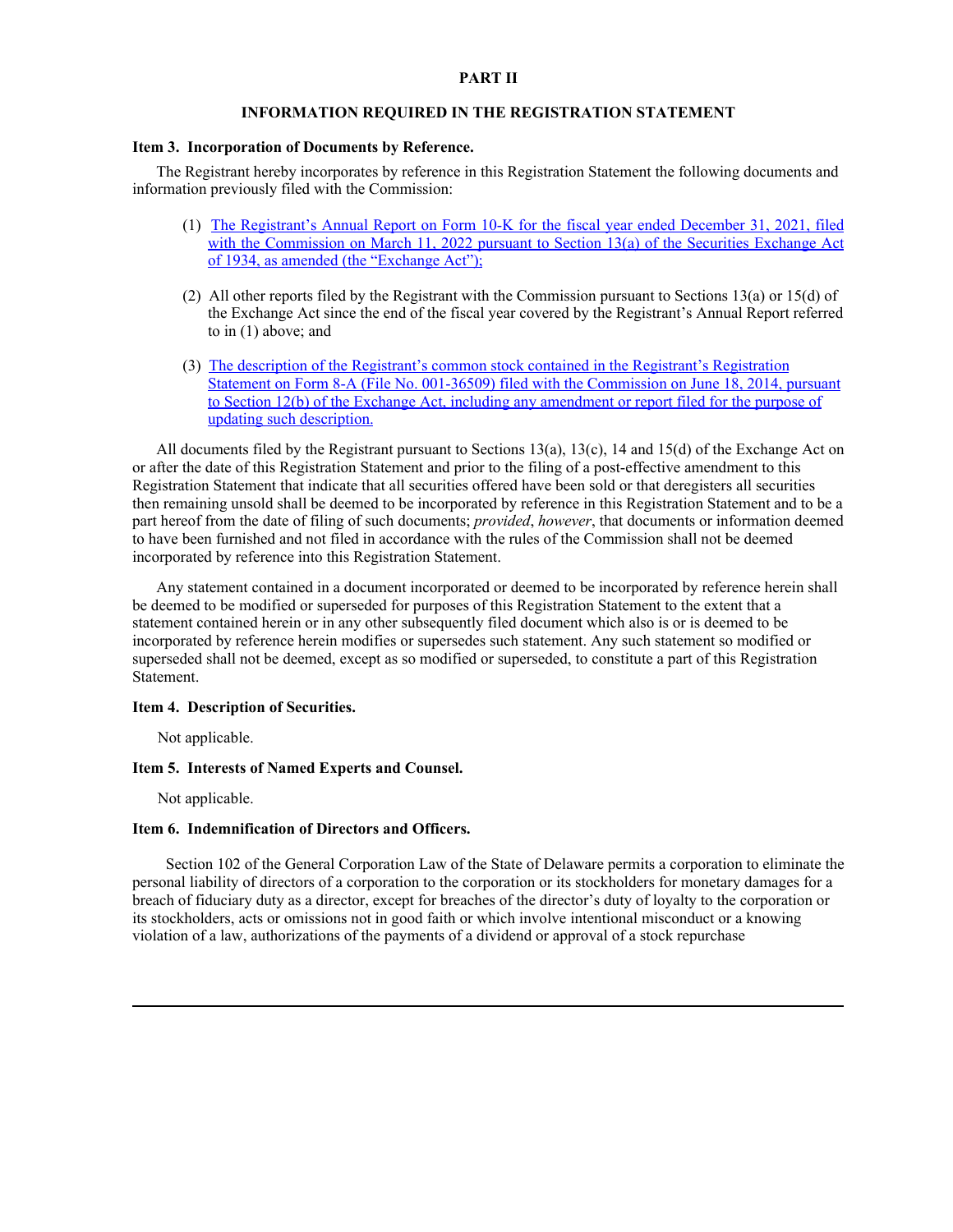or redemption in violation of Delaware corporate law or for any transactions from which the director derived an improper personal benefit. The Registrant's amended and restated certificate of incorporation provides that no director will be liable to the Registrant or its stockholders for monetary damages for breach of fiduciary duties as a director, subject to the same exceptions as described above. The Registrant has entered into separate indemnification agreements with each of its directors which may, in some cases, be broader than the specific indemnification provisions contained under Delaware law. These indemnification agreements generally require the Registrant, among other things, to indemnify its directors against liabilities that may arise by reason of their status or service as directors. These indemnification agreements also generally require the Registrant to advance any expenses incurred by the directors as a result of any proceeding against them as to which they could be indemnified. The Registrant also has purchased and expects to maintain standard insurance policies that provide coverage (1) to its directors and officers against loss arising from claims made by reason of breach of duty or other wrongful act and (2) to it with respect to indemnification payments it may make to such officers and directors.

Section 145 of the General Corporation Law of the State of Delaware provides that a corporation has the power to indemnify a director, officer, employee, or agent of the corporation and certain other persons serving at the request of the corporation in related capacities against expenses (including attorneys' fees), judgments, fines and amounts paid in settlements actually and reasonably incurred by the person in connection with a threatened, pending, or completed action, suit or proceeding to which he or she is or is threatened to be made a party by reason of such position, if such person acted in good faith and in a manner he or she reasonably believed to be in or not opposed to the best interests of the corporation, and, in any criminal action or proceeding, had no reasonable cause to believe his or her conduct was unlawful, except that, in the case of actions brought by or in the right of the corporation, indemnification is limited to expenses (including attorneys' fees) actually and reasonably incurred by the person in connection with defense or settlement of such action or suit and no indemnification shall be made with respect to any claim, issue, or matter as to which such person shall have been adjudged to be liable to the corporation unless and only to the extent that the Court of Chancery or other adjudicating court determines that, despite the adjudication of liability but in view of all of the circumstances of the case, such person is fairly and reasonably entitled to indemnity for such expenses which the Court of Chancery or such other court shall deem proper. In addition, to the extent that a present or former director or officer of a corporation has been successful on the merits or otherwise in defense of any action, suit, or proceeding described above (or claim, issue, or matter therein), such person shall be indemnified against expenses (including attorneys' fees) actually and reasonably incurred by such person in connection therewith. Expenses (including attorneys' fees) incurred by an officer or director in defending any civil, criminal, administrative, or investigative action, suit, or proceeding may be advanced by the corporation upon receipt of an undertaking by such person to repay such amount if it is ultimately determined that such person is not entitled to indemnification by the corporation under Section 145 of the General Corporation Law of the State of Delaware.

The Registrant's amended and restated certificate of incorporation provide that it will, to the fullest extent permitted by law, indemnify any person made or threatened to be made a party to an action or proceeding by reason of the fact that he or she (or his or her testators or intestate) is or was a director or officer of the Registrant or serves or served at any other corporation, partnership, joint venture, trust or other enterprise in a similar capacity or as an employee or agent at the Registrant's request, including service with respect to employee benefit plans maintained or sponsored by the Registrant, against expenses (including attorneys'), judgments, fines, penalties and amounts paid in settlement incurred in connection with the investigation, preparation to defend, or defense of such action, suit, proceeding, or claim. However, the Registrant is not required to indemnify or advance expenses in connection with any action, suit, proceeding, claim, or counterclaim initiated by it or on behalf of it. The Registrant's amended and restated bylaws provide that it will indemnify and hold harmless each person who was or is a party or threatened to be made a party to any action, suit, or proceeding by reason of the fact that he or she is or was a director or officer of the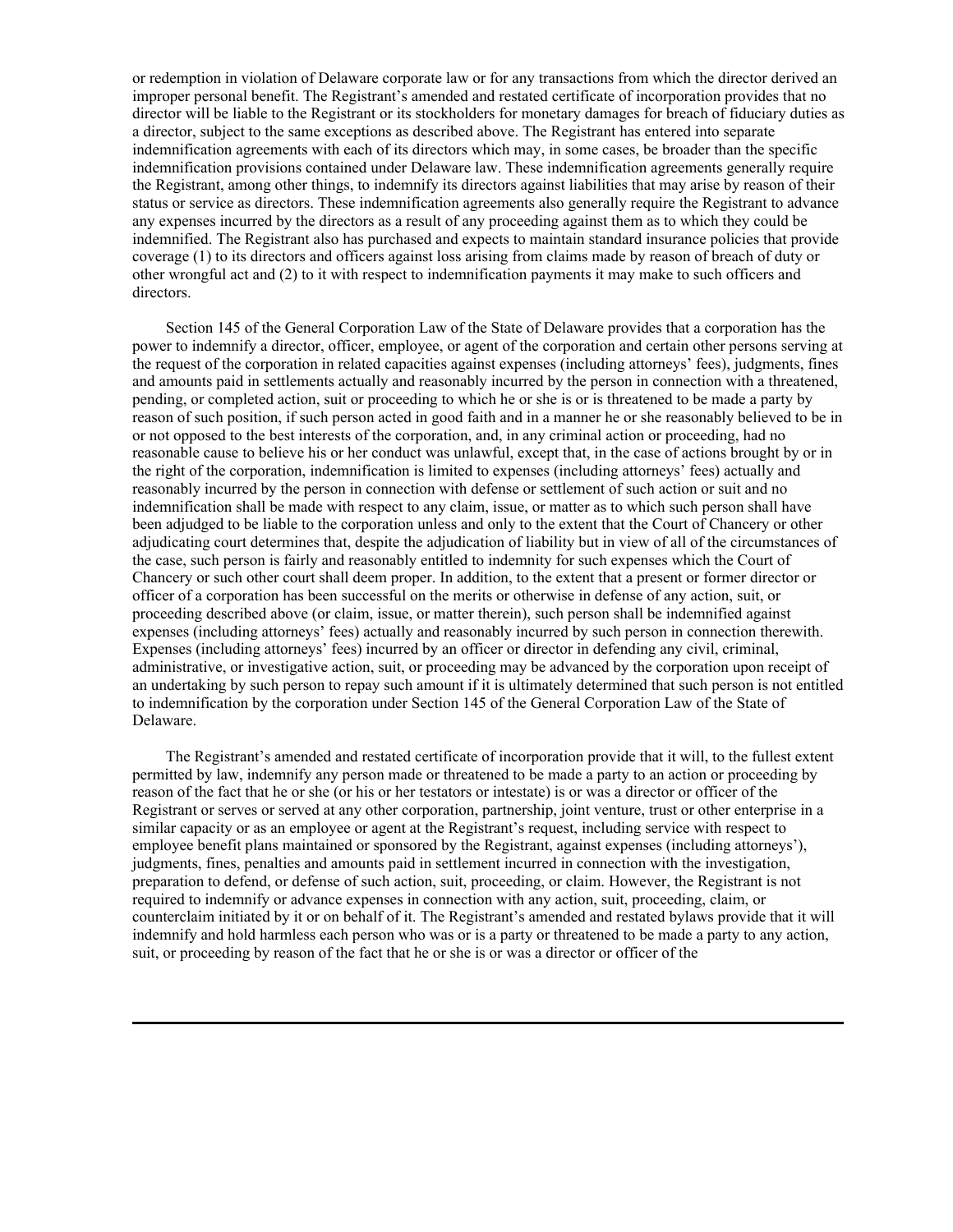Registrant, or is or was serving at the Registrant's request in a similar capacity of another corporation, partnership, joint venture, trust or other enterprise, including service with respect to employee benefit plans (whether the basis of such action, suit, or proceeding is an action in an official capacity as a director or officer or in any other capacity while serving as a director of officer) to the fullest extent authorized by the Delaware General Corporation Law against all expense, liability and loss (including attorneys' fees, judgments, fines, ERISA excise taxes, or penalties and amounts paid in settlement) reasonably incurred or suffered by such person in connection with such action, suit or proceeding, and this indemnification continues after such person has ceased to be an officer or director and inures to the benefit of such person's heirs, executors and administrators. The indemnification rights also include the right generally to be advanced expenses, subject to any undertaking required under Delaware General Corporation Law, and the right generally to recover expenses to enforce an indemnification claim or to defend specified suits with respect to advances of indemnification expenses.

The indemnification rights set forth above are not exclusive of any other right which an indemnified person may have or hereafter acquire under any statute, provision of the Registrant's amended and restated certificate of incorporation, the Registrant's amended and restated bylaws, agreement, vote of stockholders or disinterested directors, or otherwise.

See also the undertakings set out in response to Item 9 herein.

### **Item 7. Exemption from Registration Claimed.**

Not applicable.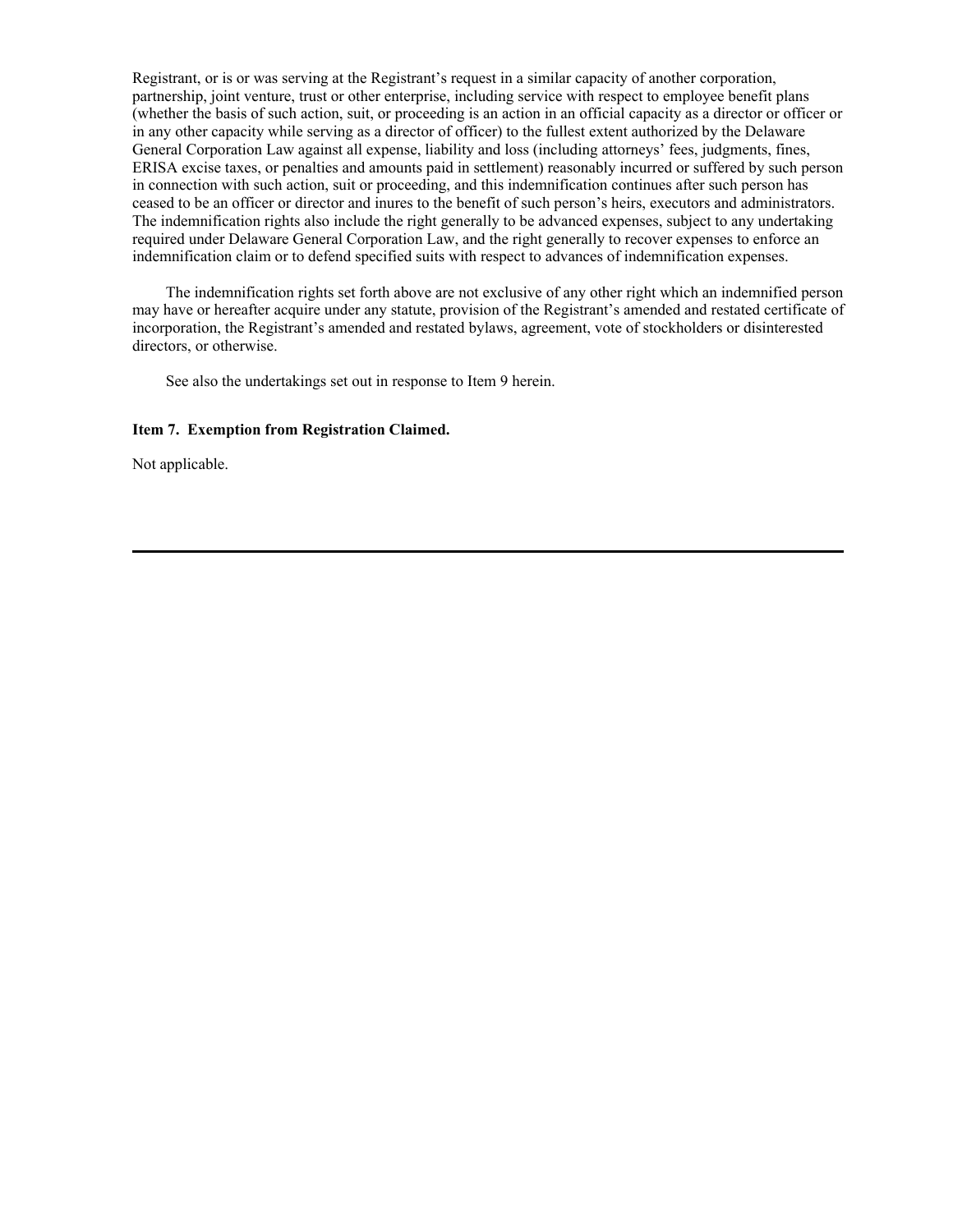### **Item 8. Exhibits**

|                          |                                                                                                                 |                          | <b>Incorporated by Reference Herein</b> |         |                     |  |
|--------------------------|-----------------------------------------------------------------------------------------------------------------|--------------------------|-----------------------------------------|---------|---------------------|--|
| Exhibit<br><b>Number</b> | <b>Description</b>                                                                                              | Filed<br><b>Herewith</b> | Form                                    | Exhibit | <b>Filing Date</b>  |  |
| 4.1                      | Specimen Common Stock certificate of the<br>Registrant                                                          |                          | Form $S-1/A$                            | 4.1     | June 5, 2014        |  |
| 4.2                      | <b>Amended and Restated 2015 Equity Incentive</b><br>Plan and forms of agreement thereunder                     |                          | Form 8-K                                | 99.1    | November 6,<br>2020 |  |
| 5.1                      | Opinion of Wilson Sonsini Goodrich & Rosati,<br><b>Professional Corporation</b>                                 | X                        |                                         |         |                     |  |
| 23.1                     | <b>Consent of Independent Registered Public</b><br><b>Accounting Firm</b>                                       | X                        |                                         |         |                     |  |
| 23.2                     | Consent of Wilson Sonsini Goodrich & Rosati,<br>Professional Corporation (contained in Exhibit<br>$5.1$ hereto) | X                        |                                         |         |                     |  |
| 24.1                     | Power of Attorney (contained on signature<br>pages hereto)                                                      | X                        |                                         |         |                     |  |
| 107                      | <b>Filing Fee Table</b>                                                                                         | X                        |                                         |         |                     |  |

## **Item 9. Undertakings.**

A. The undersigned Registrant hereby undertakes:

(1) To file, during any period in which offers or sales are being made, a post-effective amendment to this Registration Statement:

(i) To include any prospectus required by Section  $10(a)(3)$  of the Securities Act;

(ii) To reflect in the prospectus any facts or events arising after the effective date of the Registration Statement (or the most recent post-effective amendment thereof) which, individually or in the aggregate, represent a fundamental change in the information set forth in the registration statement. Notwithstanding the foregoing, any increase or decrease in volume of securities offered (if the total dollar value of securities offered would not exceed that which was registered) and any deviation from the low or high end of the estimated maximum offering range may be reflected in the form of prospectus filed with the Commission pursuant to Rule 424(b) if, in the aggregate, the changes in volume and price represent no more than a 20 percent change in the maximum aggregate offering price set forth in the "Calculation of Registration Fee" table in the effective Registration Statement; and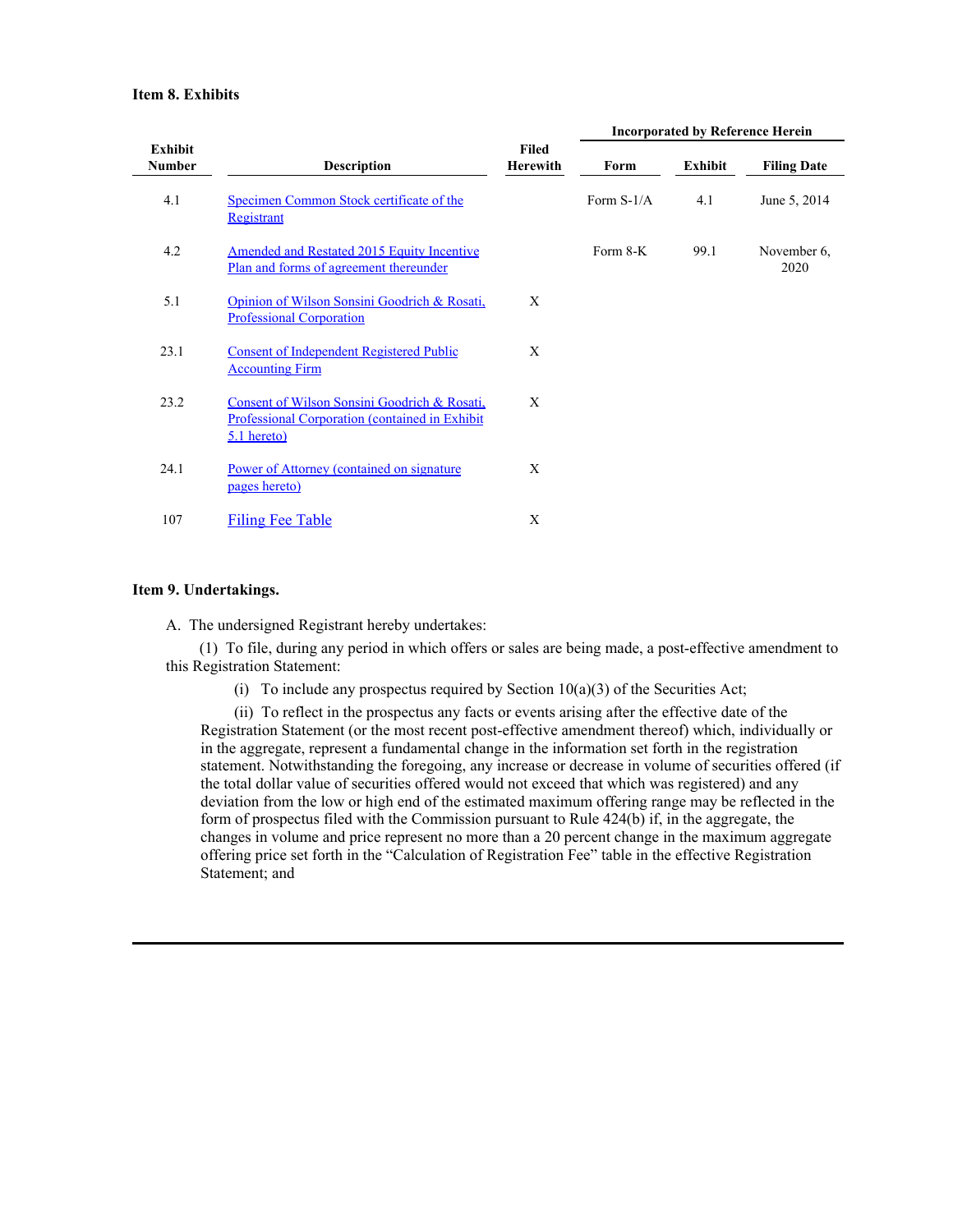(iii) To include any material information with respect to the plan of distribution not previously disclosed in the Registration Statement or any material change to such information in the Registration Statement.

*Provided, however*, that paragraphs (A)(1)(i) and (A)(1)(ii) do not apply if the information required to be included in a post-effective amendment by those paragraphs is contained in reports filed with or furnished to the Commission by the Registrant pursuant to Section 13 or Section 15(d) of the Securities Exchange Act of 1934 that are incorporated by reference in this Registration Statement.

(2) That, for the purpose of determining any liability under the Securities Act, each such posteffective amendment shall be deemed to be a new registration statement relating to the securities offered therein, and the offering of such securities at that time shall be deemed to be the initial *bona fide* offering thereof.

(3) To remove from registration by means of a post-effective amendment any of the securities being registered which remain unsold at the termination of the offering.

B. The undersigned Registrant hereby undertakes that, for purposes of determining any liability under the Securities Act, each filing of the Registrant's annual report pursuant to Section 13(a) or Section 15(d) of the Exchange Act (and, where applicable, each filing of an employee benefit plan's annual report pursuant to Section 15(d) of the Exchange Act) that is incorporated by reference in the Registration Statement shall be deemed to be a new registration statement relating to the securities offered therein, and the offering of such securities at that time shall be deemed to be the initial *bona fide* offering thereof.

C. Insofar as indemnification for liabilities arising under the Securities Act may be permitted to directors, officers and controlling persons of the Registrant pursuant to the foregoing provisions, or otherwise, the Registrant has been advised that in the opinion of the Commission such indemnification is against public policy as expressed in the Securities Act and is, therefore, unenforceable. In the event that a claim for indemnification against such liabilities (other than the payment by the Registrant of expenses incurred or paid by a director, officer or controlling person of the Registrant in the successful defense of any action, suit or proceeding) is asserted by such director, officer or controlling person in connection with the securities being registered, the Registrant will, unless in the opinion of its counsel the matter has been settled by controlling precedent, submit to a court of appropriate jurisdiction the question whether such indemnification by it is against public policy as expressed in the Securities Act and will be governed by the final adjudication of such issue.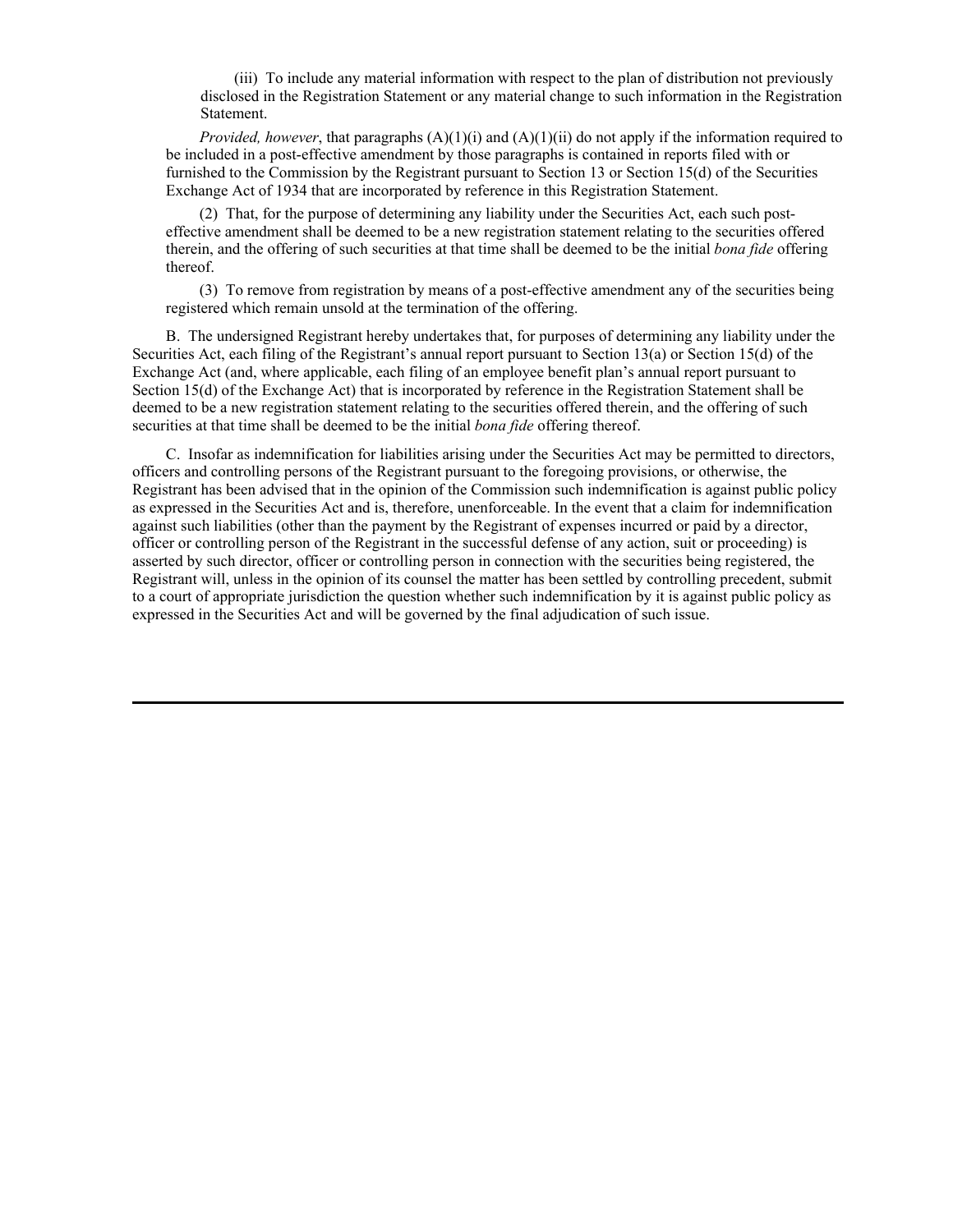## **SIGNATURES**

Pursuant to the requirements of the Securities Act of 1933, as amended, the Registrant certifies that it has reasonable grounds to believe that it meets all of the requirements for filing on Form S-8 and has duly caused this Registration Statement to be signed on its behalf by the undersigned, thereunto duly authorized, in the city of Rancho Cucamonga, State of California, on March 11, 2022.

## **AMPHASTAR PHARMACEUTICALS, INC.**

By: /s/ WILLIAM J. PETERS

William J. Peters Chief Financial Officer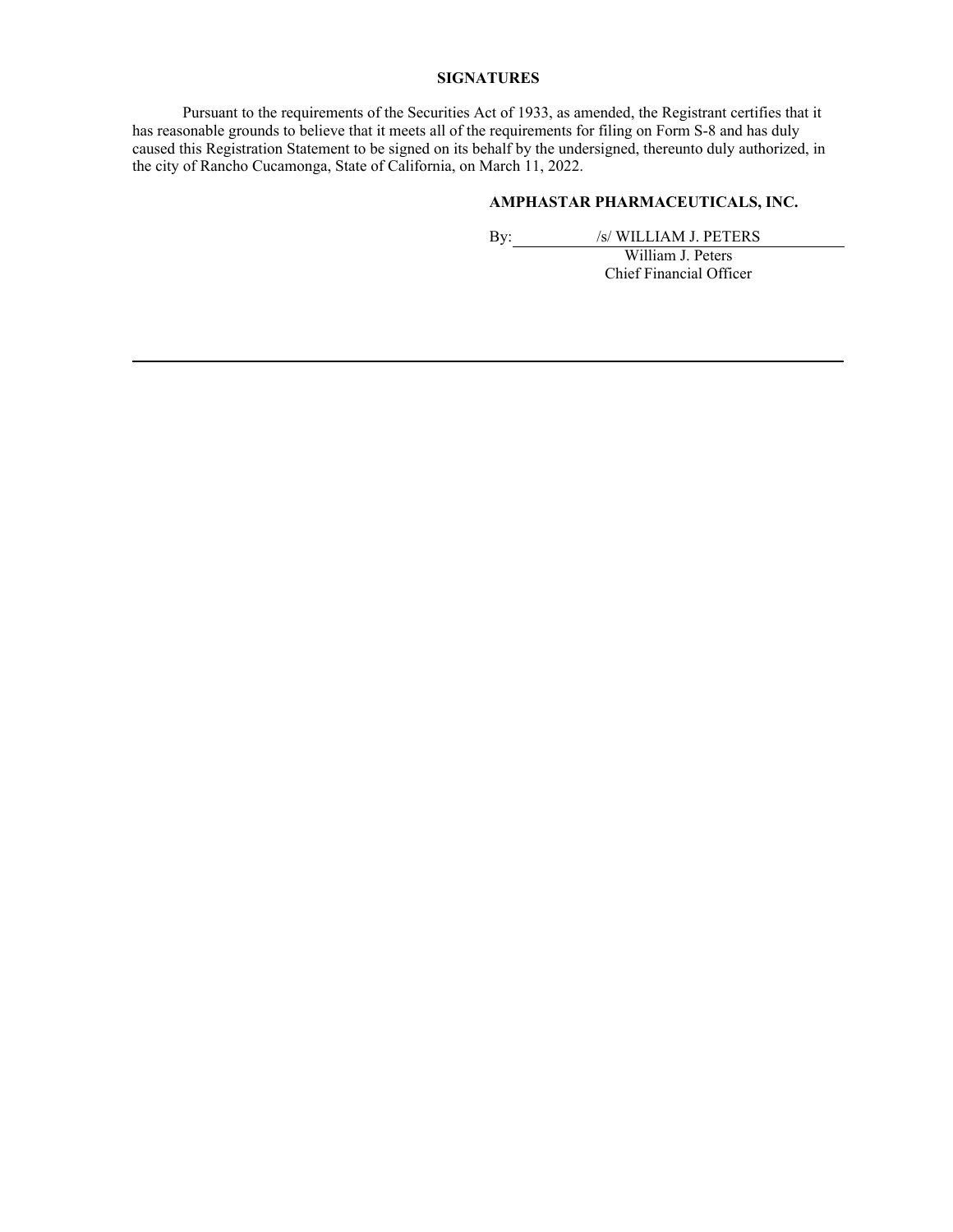## **POWER OF ATTORNEY**

<span id="page-8-0"></span>*KNOW ALL PERSONS BY THESE PRESENTS*, that each person whose signature appears below hereby constitutes and appoints Jack Yongfeng Zhang, and William J. Peters, and each of them, as their true and lawful attorney-in-fact and agent with full power of substitution, for him or her in any and all capacities, to sign any and all amendments to this Registration Statement and to file the same, with all exhibits thereto and other documents in connection therewith, with the Securities and Exchange Commission, granting unto said attorneyin-fact, proxy and agent full power and authority to do and perform each and every act and thing requisite and necessary to be done in connection therewith, as fully for all intents and purposes as he or she might or could do in person, hereby ratifying and confirming all that said attorney-in-fact, proxy and agent, or his or her substitute, may lawfully do or cause to be done by virtue hereof. Pursuant to the requirements of the Securities Act of 1933, as amended, this Registration Statement and the Power of Attorney has been signed by the following persons in the capacities and on the dates indicated.

| <b>Signature</b> |                                              | <b>Title</b>                                                                      | Date           |  |
|------------------|----------------------------------------------|-----------------------------------------------------------------------------------|----------------|--|
|                  | /s/ JACK Y. ZHANG<br>Jack Yongfeng Zhang     | Chief Executive Officer, President, and Director<br>(Principal Executive Officer) | March 11, 2022 |  |
|                  | /s/ MARY Z. LUO<br>Mary Z. Luo               | Chairman, Chief Operating Officer and Director                                    | March 11, 2022 |  |
|                  | /s/ WILLIAM J. PETERS<br>William J. Peters   | Chief Financial Officer (Principal Financial and<br>Accounting Officer)           | March 11, 2022 |  |
|                  | /s/ GAYLE M. DEFLIN<br>Gayle M. Deflin       | Director                                                                          | March 11, 2022 |  |
|                  | /s/ HOWARD LEE<br>Howard Lee                 | Director                                                                          | March 11, 2022 |  |
|                  | /s/ FLOYD PETERSON<br>Floyd Peterson         | Director                                                                          | March 11, 2022 |  |
|                  | /s/ RICHARD PRINS<br><b>Richard Prins</b>    | Director                                                                          | March 11, 2022 |  |
|                  | /s/ DIANE G. GERST<br>Diane G. Gerst         | Director                                                                          | March 11, 2022 |  |
|                  | /s/ MICHAEL A. ZASLOFF<br>Michael A. Zasloff | Director                                                                          | March 11, 2022 |  |
|                  |                                              |                                                                                   |                |  |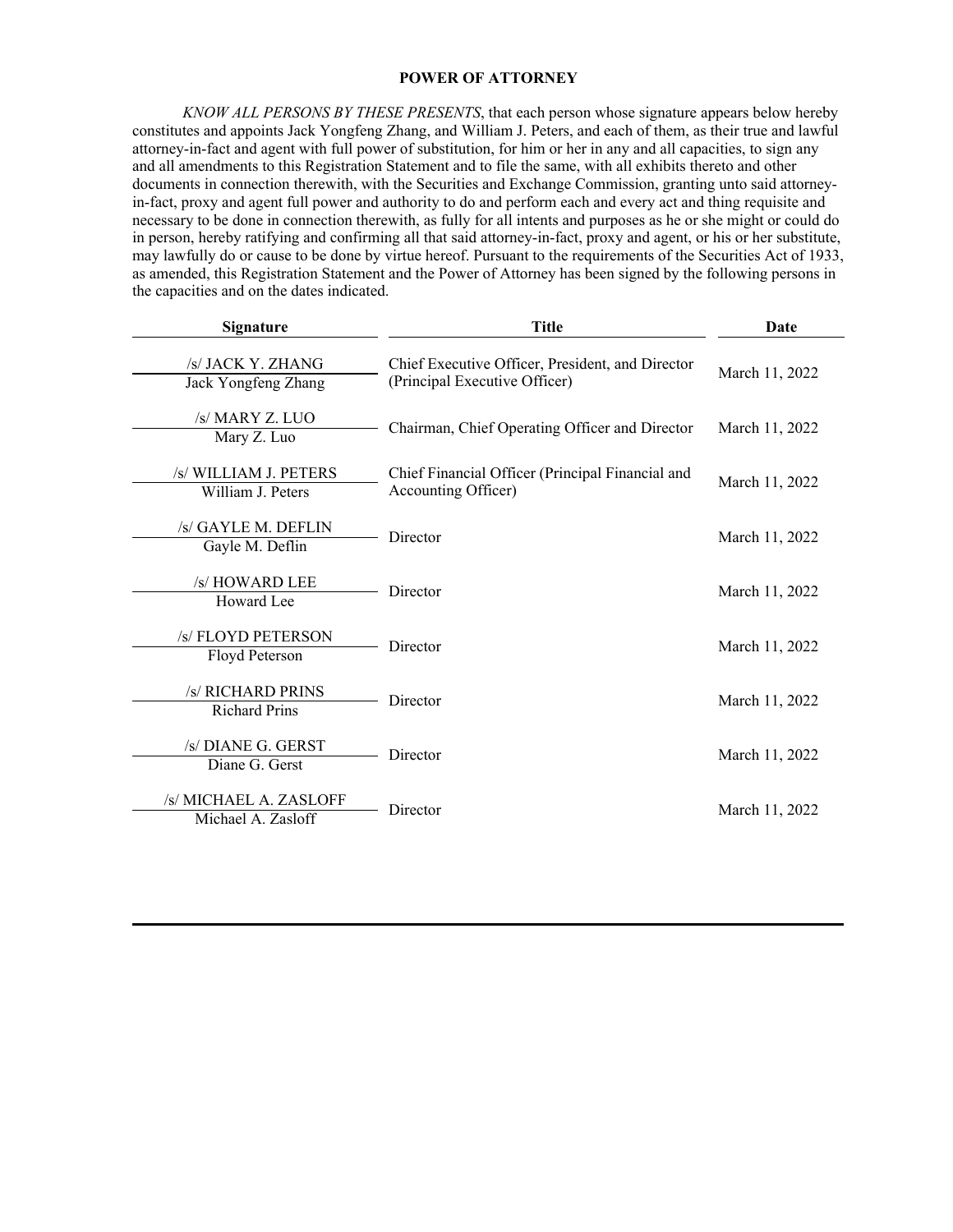Wilson Sonsini Goodrich & Rosati Professional Corporation 650 Page Mill Road Palo Alto, California 94304-1050 o: 650.493.9300 f: 650.493.6811

March 11, 2022

Amphastar Pharmaceuticals, Inc. 11570 6th Street Rancho Cucamonga, California 91730

#### **Re: Registration Statement on Form S-8**

Ladies and Gentlemen:

We have examined the Registration Statement on Form S-8 (the "**Registration Statement**") to be filed by Amphastar Pharmaceuticals, Inc., a Delaware corporation, with the Securities and Exchange Commission on or about the date hereof, in connection with the registration under the Securities Act of 1933, as amended, of 1,192,873 shares of common stock, par value \$0.0001 per share (the **"Shares"**) reserved for issuance pursuant to the Amended and Restated 2015 Equity Incentive Plan (the **"Plan"**). As your legal counsel, we have reviewed the actions proposed to be taken by you in connection with the issuance and sale of the Shares to be issued under the Plan.

On the basis of the foregoing, and in reliance thereon, we are of the opinion that the Shares, when issued and sold in the manner referred to in the Plan and pursuant to the agreements which accompany the Plan, will be legally and validly issued, fully paid and nonassessable.

We consent to the use of this opinion as an exhibit to the Registration Statement, and further consent to the use of our name wherever appearing in the Registration Statement and any amendments thereto.

Sincerely,

WILSON SONSINI GOODRICH & ROSATI Professional Corporation

/s/ Wilson Sonsini Goodrich & Rosati, P.C.

AUSTIN BEIJING BOSTON BRUSSELS HONG KONG LONDON LOS ANGELES NEW YORK PALO ALTO SAN DIEGO SAN FRANCISCO SEATTLE SHANGHAI WASHINGTON, DC WILMINGTON, DE

<span id="page-9-0"></span>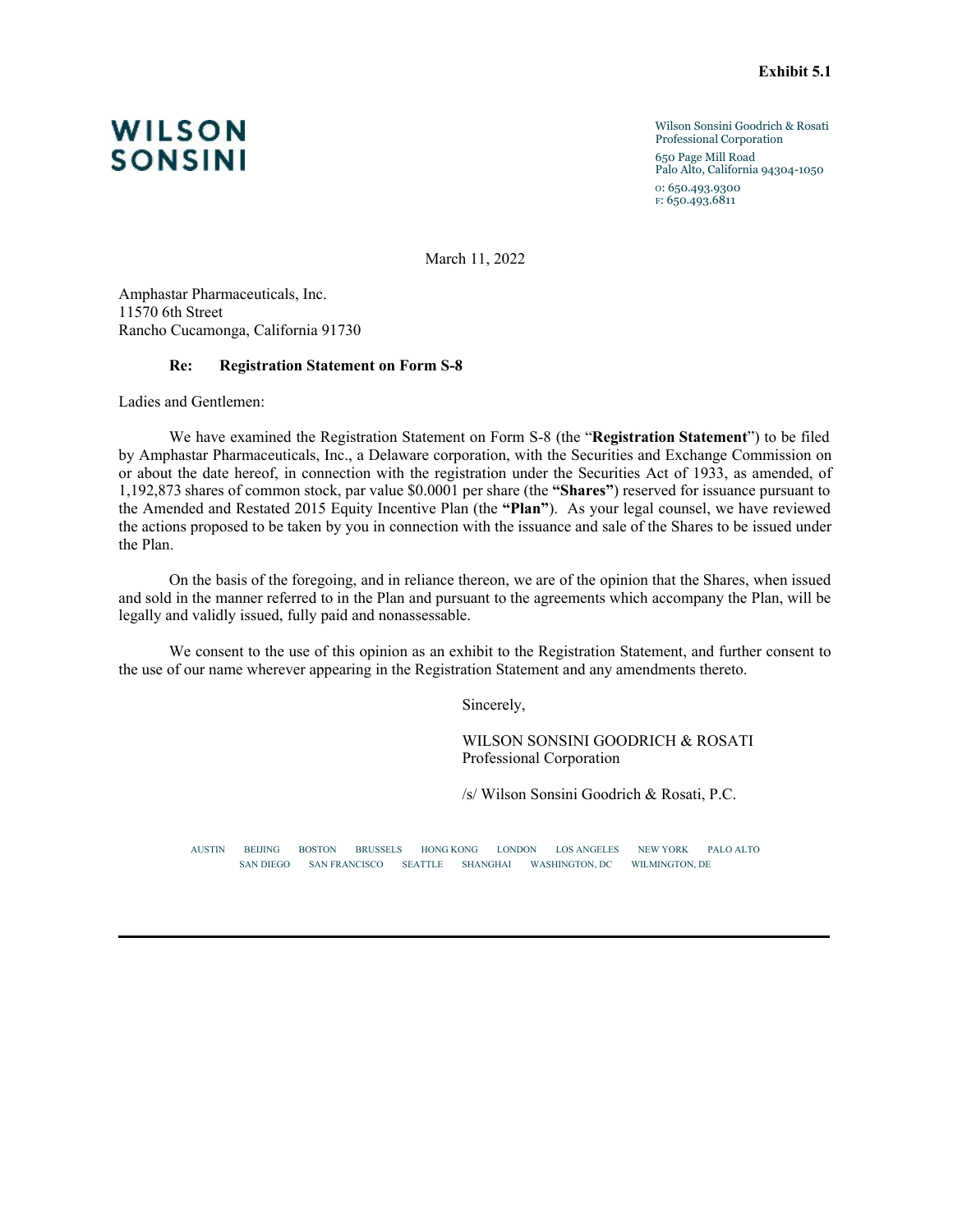## **Consent of Independent Registered Public Accounting Firm**

<span id="page-10-0"></span>We consent to the incorporation by reference in the Registration Statement (Form S-8) pertaining to the Amended and Restated 2015 Equity Incentive Plan of Amphastar Pharmaceuticals, Inc. of our reports dated March 11, 2022, with respect to the consolidated financial statements of Amphastar Pharmaceuticals, Inc. and the effectiveness of internal control over financial reporting of Amphastar Pharmaceuticals, Inc. included in its Annual Report (Form 10-K) for the year ended December 31, 2021, filed with the Securities and Exchange Commission.

/s/ Ernst & Young LLP

Irvine, California March 11, 2022